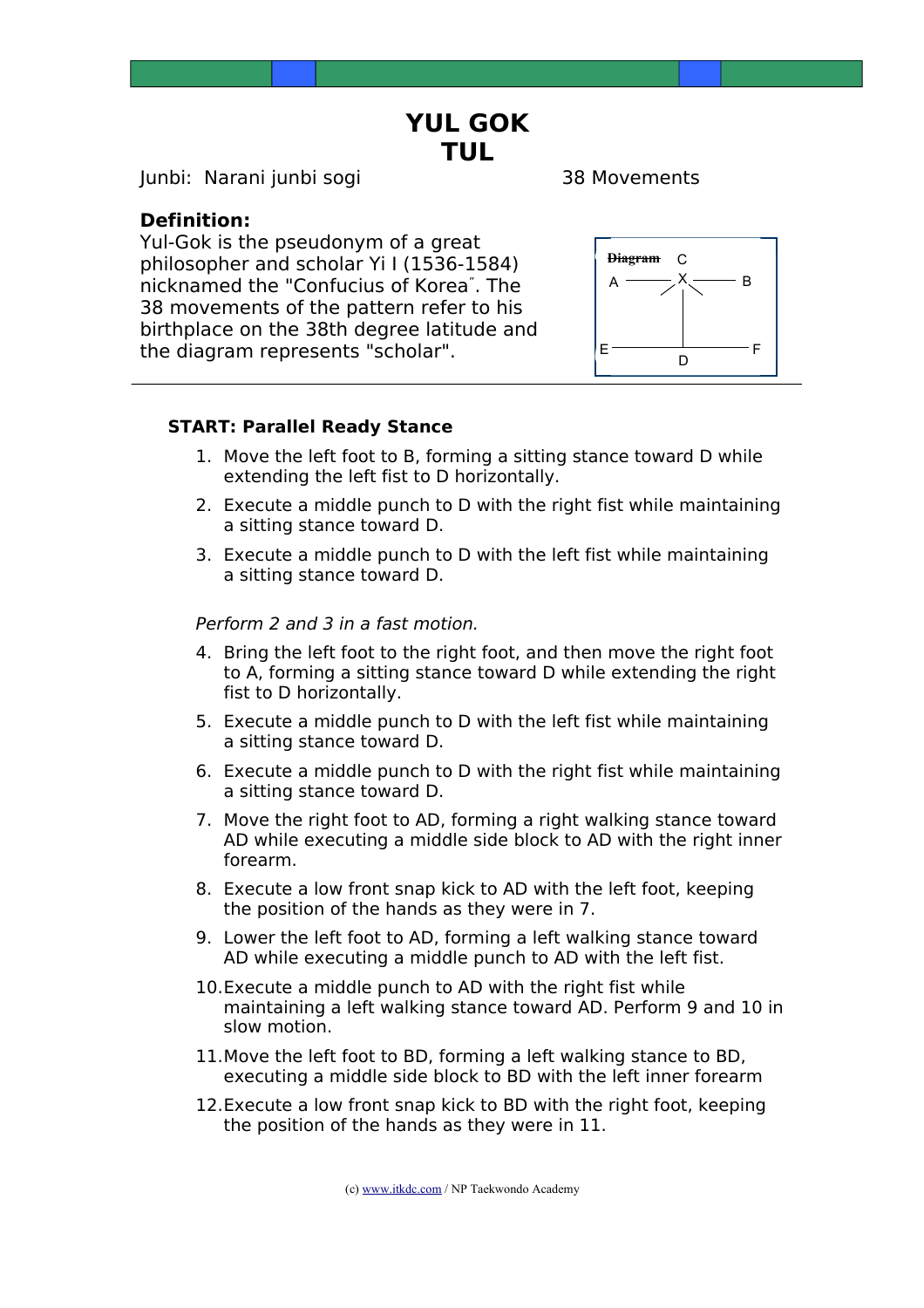- 13.Lower the right foot to BD, forming a right walking stance toward BD, while executing a middle punch to BD with the right fist.
- 14.Execute a middle punch to BD with the left fist while maintaining a right walking stance toward BD. Perform 13 and 14 in a fast motion.
- 15.Execute a middle hooking block to D with the right palm while forming a right walking stance toward D, pivoting with the left foot.
- 16.Execute a middle hooking block to D with the left palm while maintaining a right walking stance toward D.
- 17.Execute a middle punch to D with the right fist while maintaining a right walking stance toward D.

Perform 16 and 17 in a connecting motion.

- 18.Move the left foot to D, forming a left walking stance toward D while executing a middle hooking block to D with the left palm.
- 19.Execute a middle hooking block to D with the right palm while maintaining a left walking stance toward D.
- 20.Execute a middle punch to D with the left fist while maintaining a left walking stance toward D. Perform 19 and 20 in a connecting motion.
- 21.Move the right foot to D, forming a right walking stance toward D, at the same time executing a middle punch to D with the right fist.
- 22.Turn the face toward D, forming a right bending ready stance A toward D.
- 23.Execute a middle side piercing kick toward D with the left foot.
- 24.Lower the left foot to D, forming a left walking stance toward D while striking the left palm with the right front elbow.
- 25.Turn and face toward C while forming a left bending ready stance A toward C.
- 26.Execute a middle side piercing kick toward to C with the right foot.
- 27.Lower the right foot to C, forming a right walking stance toward C while striking the right palm with the left front elbow.
- 28.Move the left foot to E, forming a right L-stance toward E while executing a twin knifehand block.
- 29.Move the right foot to E, forming a right walking stance toward E while executing a middle thrust to E with the right straight fingertip.
- 30.Move the right foot to F, turning clockwise to form a left L-stance toward F while executing a twin knifehand block.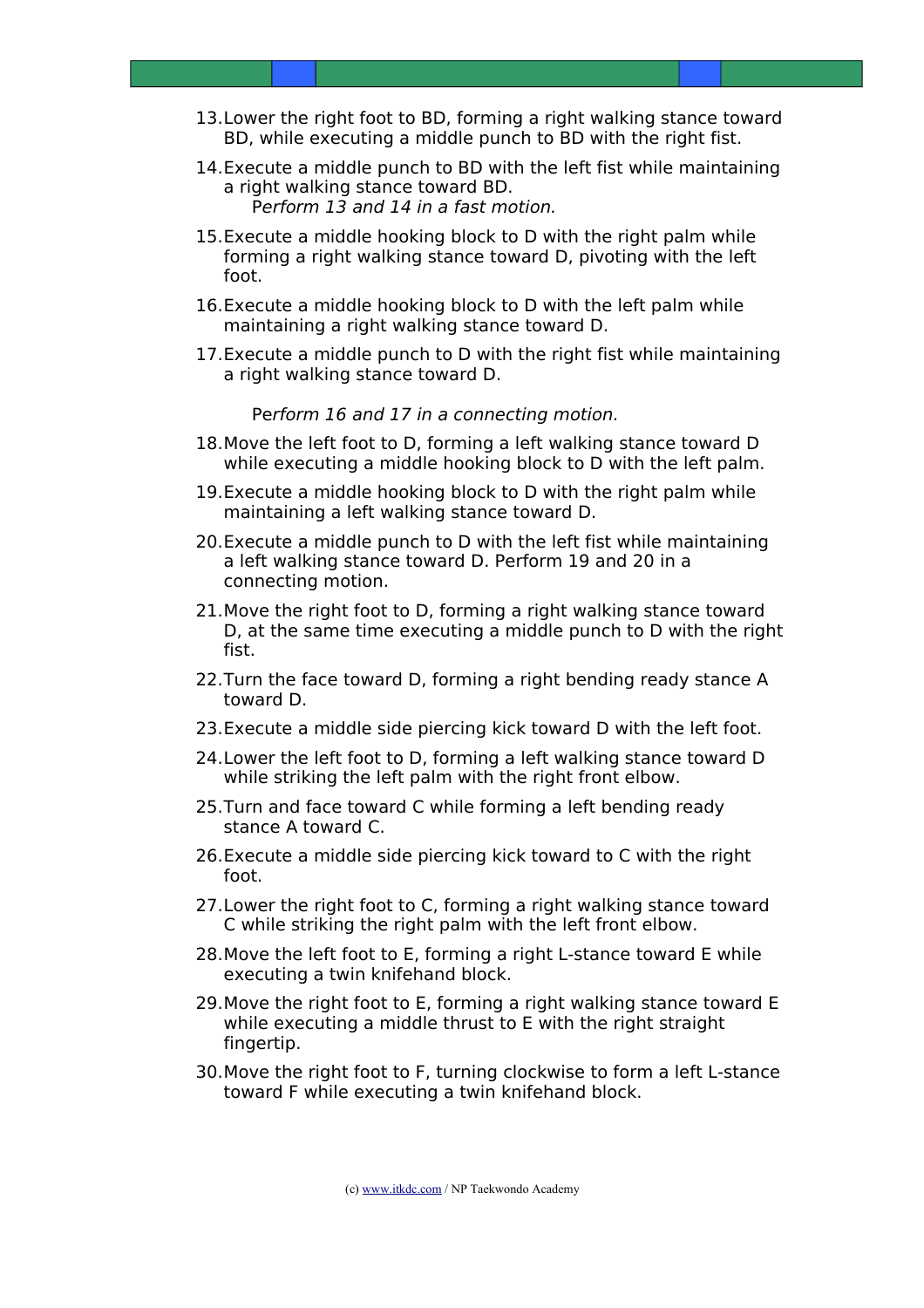- 31.Move the left foot to F, forming a left walking stance toward F while executing a middle thrust to F with the left straight fingertip.
- 32.Move the left foot to C, forming a left walking stance toward C while executing a high side block to C with the left outer forearm.
- 33.Execute a middle punch to C with the right fist while maintaining a left walking stance toward C
- 34.Move the right foot to C, forming a right walking stance toward C while executing a high side block to C with the right outer forearm.
- 35.Execute a middle punch to C with the left fist while maintaining a right walking stance toward C.
- 36.Jump to C, forming a left X-stance toward B while executing a high side strike to C with the left back fist.
- 37.Move the right foot to A, forming a right walking stance toward A, at the same time executing a high block toward A with the right double forearm.
- 38.Bring the right foot to the left foot, and then move the left foot to B, forming a left walking stance toward B while executing a high block to B with the left double forearm.

#### **END: Bring the left foot back to Parallel Ready Stance**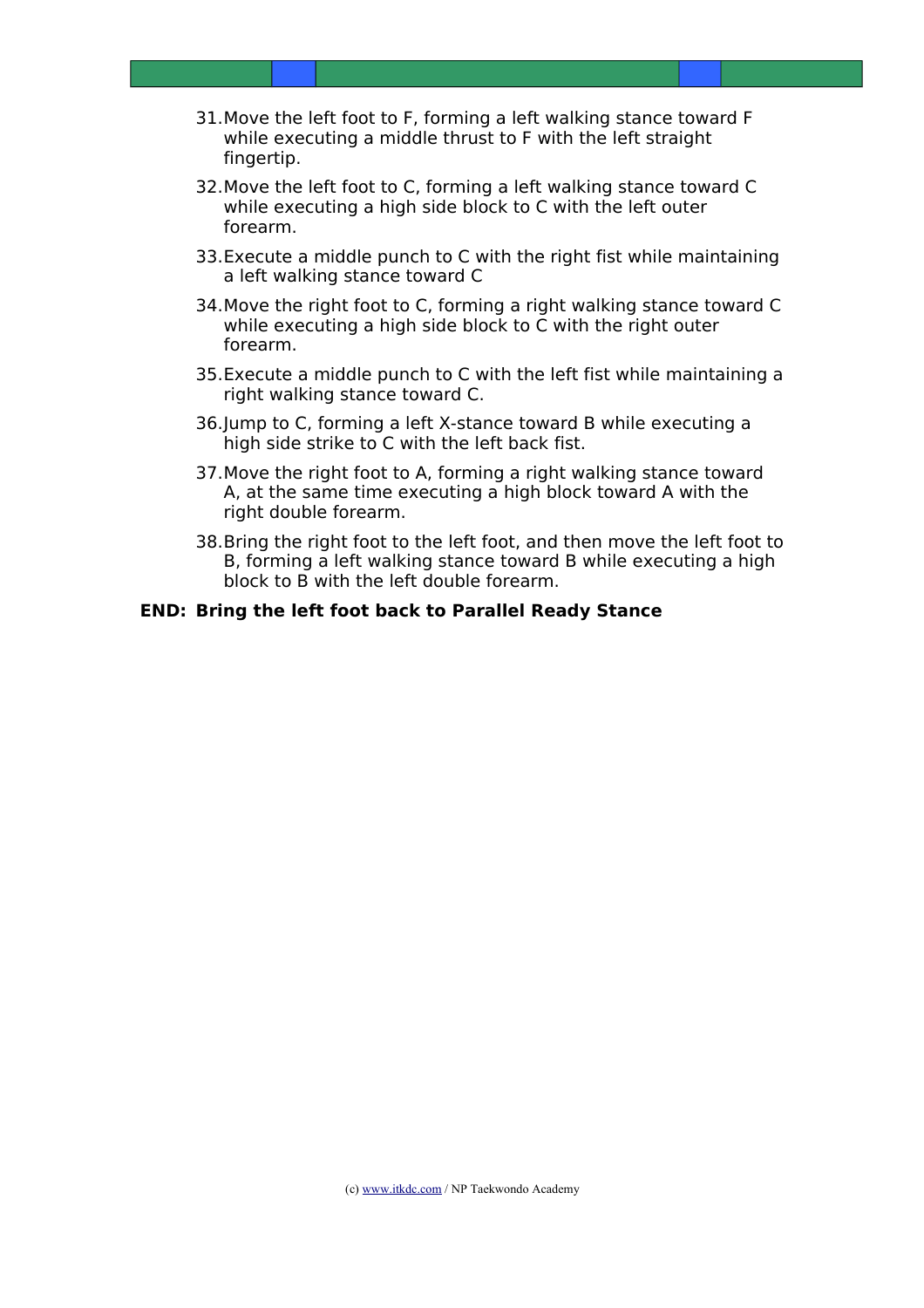|                 | <b>Stance</b> | <b>Section</b> | Obverse/<br><b>Reverse</b> | <b>Technique</b>          |  |
|-----------------|---------------|----------------|----------------------------|---------------------------|--|
| $\mathbf{1}$    | Annun sogi    | Kaunde         |                            | Ap joomuk jurigi          |  |
| $\overline{2}$  | Annun sogi    | Kaunde         |                            | Ap joomuk jurigi          |  |
| $\overline{3}$  | Annun sogi    | Kaunde         |                            | Ap joomuk jurigi          |  |
| $\overline{4}$  | Annun sogi    | Kaunde         |                            | Ap joomuk jurigi          |  |
| $\overline{5}$  | Annun sogi    | Kaunde         |                            | Ap joomuk jurigi          |  |
| 6               | Annun sogi    | Kaunde         |                            | Ap joomuk jurigi          |  |
| $\overline{7}$  | Gunnun sogi   | Kaunde         | <b>Baro</b>                | Bakuro an palmok makgi    |  |
| $\overline{8}$  |               | Najunde        |                            | Ap cha busigi             |  |
| 9               | Gunnun sogi   | Kaunde         | <b>Baro</b>                | Ap joomuk jurigi          |  |
| 10              | Gunnun sogi   | Kaunde         | <b>Bandae</b>              | Ap joomuk jurigi          |  |
| 11              | Gunnun sogi   | Kaunde         | <b>Baro</b>                | Bakuro an palmok makgi    |  |
| 12              |               | Najunde        |                            | Ap cha busigi             |  |
| $\overline{13}$ | Gunnun sogi   | Kaunde         | <b>Baro</b>                | Ap joomuk jurigi          |  |
| 14              | Gunnun sogi   | Kaunde         | <b>Bandae</b>              | Ap joomuk jurigi          |  |
| $\overline{15}$ | Gunnun sogi   | Kaunde         | <b>Baro</b>                | Golcho makgi              |  |
| $\overline{16}$ | Gunnun sogi   | Kaunde         | <b>Bandae</b>              | Golcho makgi              |  |
| 17              | Gunnun sogi   | Kaunde         | <b>Baro</b>                | Ap joomuk jurigi          |  |
| 18              | Gunnun sogi   | Kaunde         | <b>Baro</b>                | Golcho makgi              |  |
| 19              | Gunnun sogi   | Kaunde         | <b>Bandae</b>              | Golcho makgi              |  |
| $\overline{20}$ | Gunnun sogi   | Kaunde         | <b>Baro</b>                | Ap joomuk jurigi          |  |
| 21              | Gunnun sogi   | Kaunde         | Baro                       | Ap joomuk jurigi          |  |
| 22              | Goburyo       |                |                            |                           |  |
|                 | sogi (A)      |                |                            |                           |  |
| 23              |               | Kaunde         |                            | Yop cha jurigi            |  |
| 24              | Gunnun sogi   | Kaunde         | <b>Baro</b>                | Ap palkup taerigi         |  |
| 25              | Goburyo       |                |                            |                           |  |
|                 | sogi (A)      |                |                            |                           |  |
| $\overline{26}$ |               | Kaunde         |                            | Yop cha jurigi            |  |
| 27              | Gunnun sogi   | Kaunde         | <b>Baro</b>                | Ap palkup taerigi         |  |
| 28              | Niunja sogi   |                |                            | Sang sonkal makgi         |  |
| 29              | Gunnun sogi   | Kaunde         | <b>Baro</b>                | Sun sonkut tulgi          |  |
| 30              | Niunja sogi   |                |                            | Sang sonkal makgi         |  |
| 31              | Gunnun sogi   | Kaunde         | <b>Baro</b>                | Sun sonkut tulgi          |  |
| 32              | Gunnun sogi   | Nopunde        | Baro                       | Bakuro bakat palmok makgi |  |
| 33              | Gunnun sogi   | Kaunde         | <b>Bandae</b>              | Ap joomuk jurigi          |  |
| 34              | Gunnun sogi   | Nopunde        | <b>Baro</b>                | Bakuro bakat palmok makgi |  |
| 35              | Gunnun sogi   | Kaunde         | <b>Bandae</b>              | Ap joomuk jurigi          |  |
| 36              | Kyocha sogi   | Nopunde        |                            | Yop dung joomuk taerigi   |  |
| 37              | Gunnun sogi   | Nopunde        | <b>Baro</b>                | Doo palmok makgi          |  |
| 38              | Gunnun sogi   | Nopunde        | <b>Baro</b>                | Doo palmok makgi          |  |